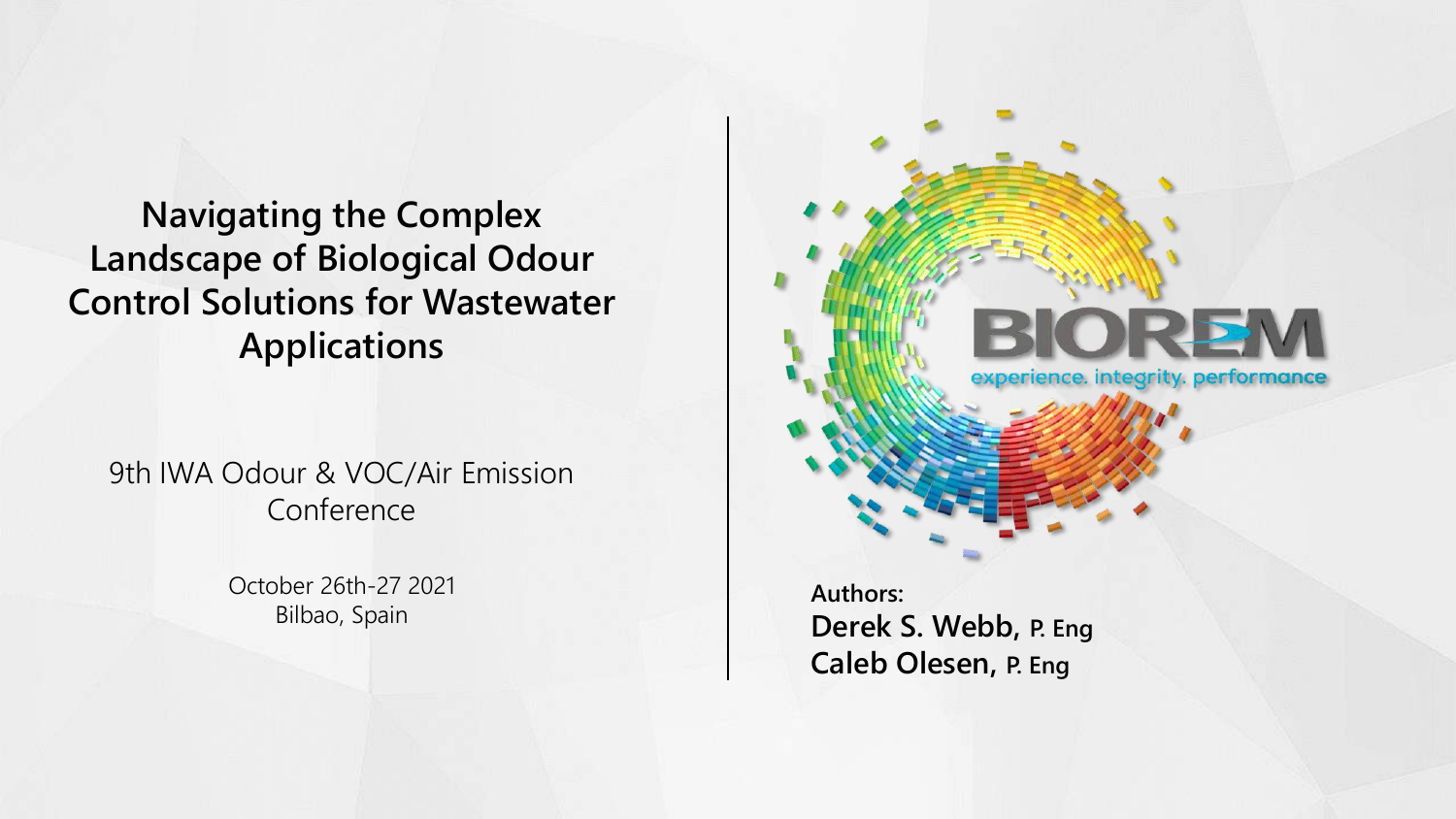# **CORPORATE PROFILE <sup>2</sup>**

A History of Odour Control Innovation

BIOREM is the worlds oldest and most experienced biological odour control company. Our objective is to engineer, design, manufacture and distribute the most innovative and effective air emissions abatement technologies in the world. Preferred by utilities that require proven, long-term, reliable performance and a company that will be available in 10 -20 years.



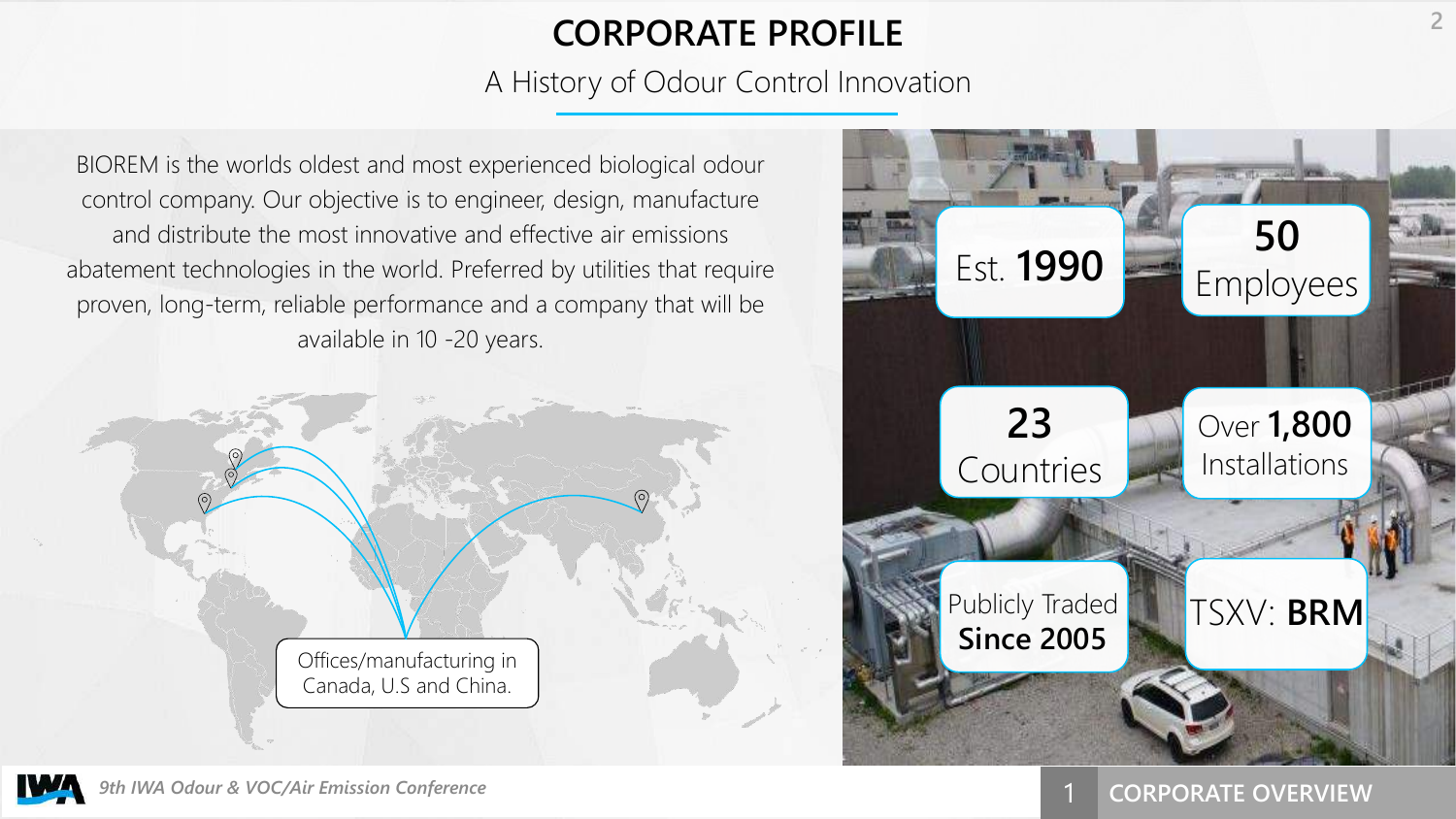## **OPTIMAL ODOUR CONTROL SOLUTIONS REQUIRE STRONG CONSIDERATION OF THE APPLICATION 3**

Engineered Systems Must Address Complex Factors Affecting Biological Treatment

- Upstream physical processes
- Emission sources
- Airstream characterization and quantification

### **THE APPLICATION THE FACILITY LOCATIONS THE ECONOMICS THE OPTIMUM SOLUTION**

- Proximity of sensitive receptors
- Footprint allocations
- Quality of life
- **Aesthetics**
- **Logistics**
- **Utilities**

- Initial capital expenditure
- Life cycle cost
- Technology comparison

- Selected technology for each application
- **Commercial**
- **■** Technical
- Low environmental impact

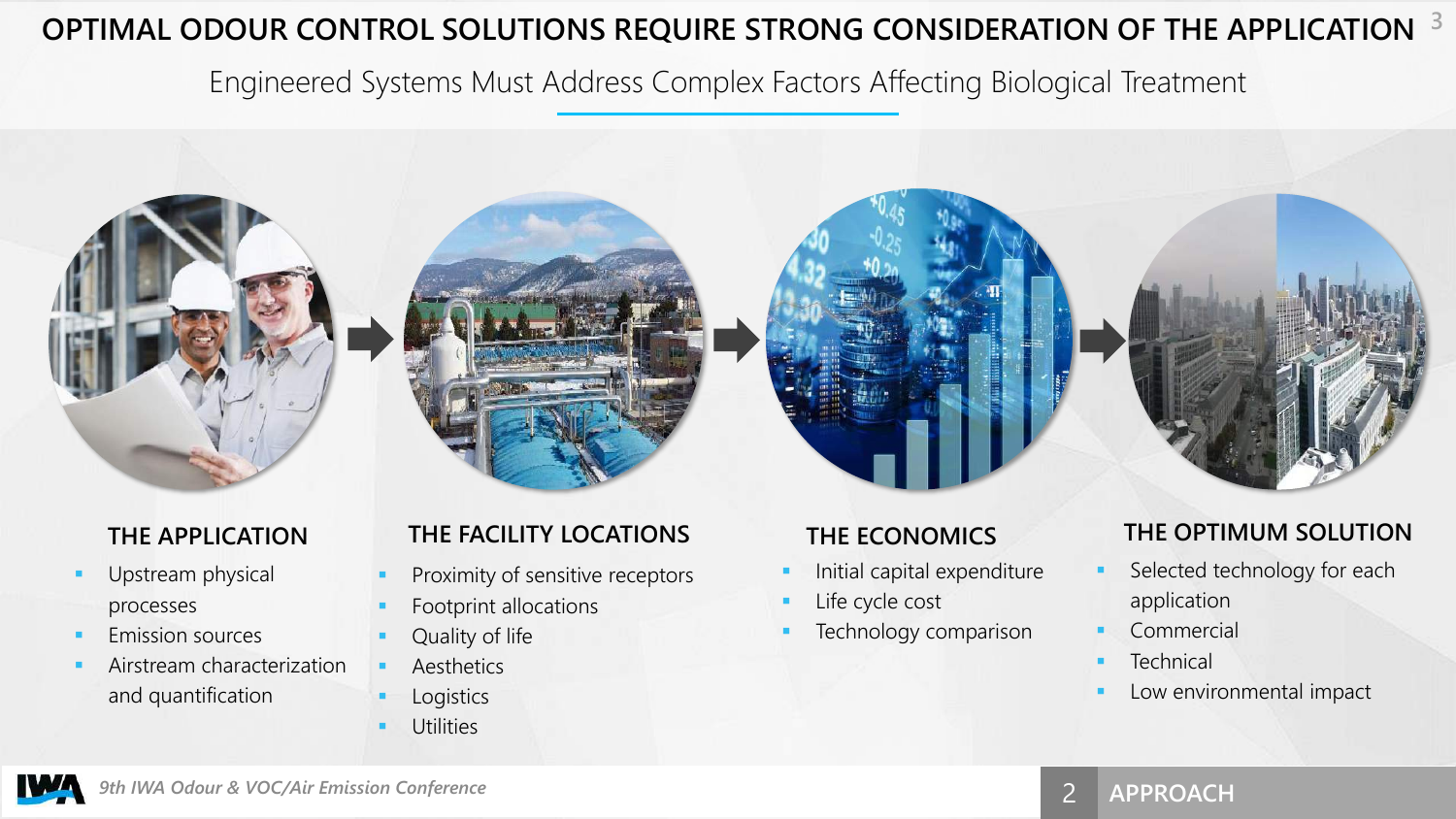# **NOT ALL BIOLOGICAL SYSTEMS ARE CREATED EQUAL**

Configuration, Gas/Liquid Interface, and Media Provide Necessary Variation

| <b>Systems</b>                    | <b>Biotrickling Filter</b>                               | <b>Biofilter</b><br><b>Bioscrubber</b>            |                   |  |
|-----------------------------------|----------------------------------------------------------|---------------------------------------------------|-------------------|--|
| <b>Bioreactor</b><br><b>Types</b> | Fixed-Film                                               | Fixed-Film                                        | Suspended Growth  |  |
| Configuration                     | Counter-current,<br>co-current,<br>Horizonal Flow        | Upflow, Downflow,<br><b>Horizonal Flow</b>        | Counter-current   |  |
| Gas/Liquid<br>Interface           | Once-through,<br>Recirculation                           | "Dry"                                             | Recirculation     |  |
| <b>Media</b>                      | Plastic, Ceramic,<br>Mineral.<br>Random or<br>structural | Bark, Compost,<br>Rubber, Mineral,<br>Engineered. | Plastic, Ceramic. |  |
| Compounds<br><b>Treated</b>       | $H2S$ , MM, VOCs,                                        | H <sub>2</sub> S, OSCs, VOCs,<br>Nitrogen Bearing | <b>VOCs</b>       |  |



*Single Stage Bio-trickling Filter*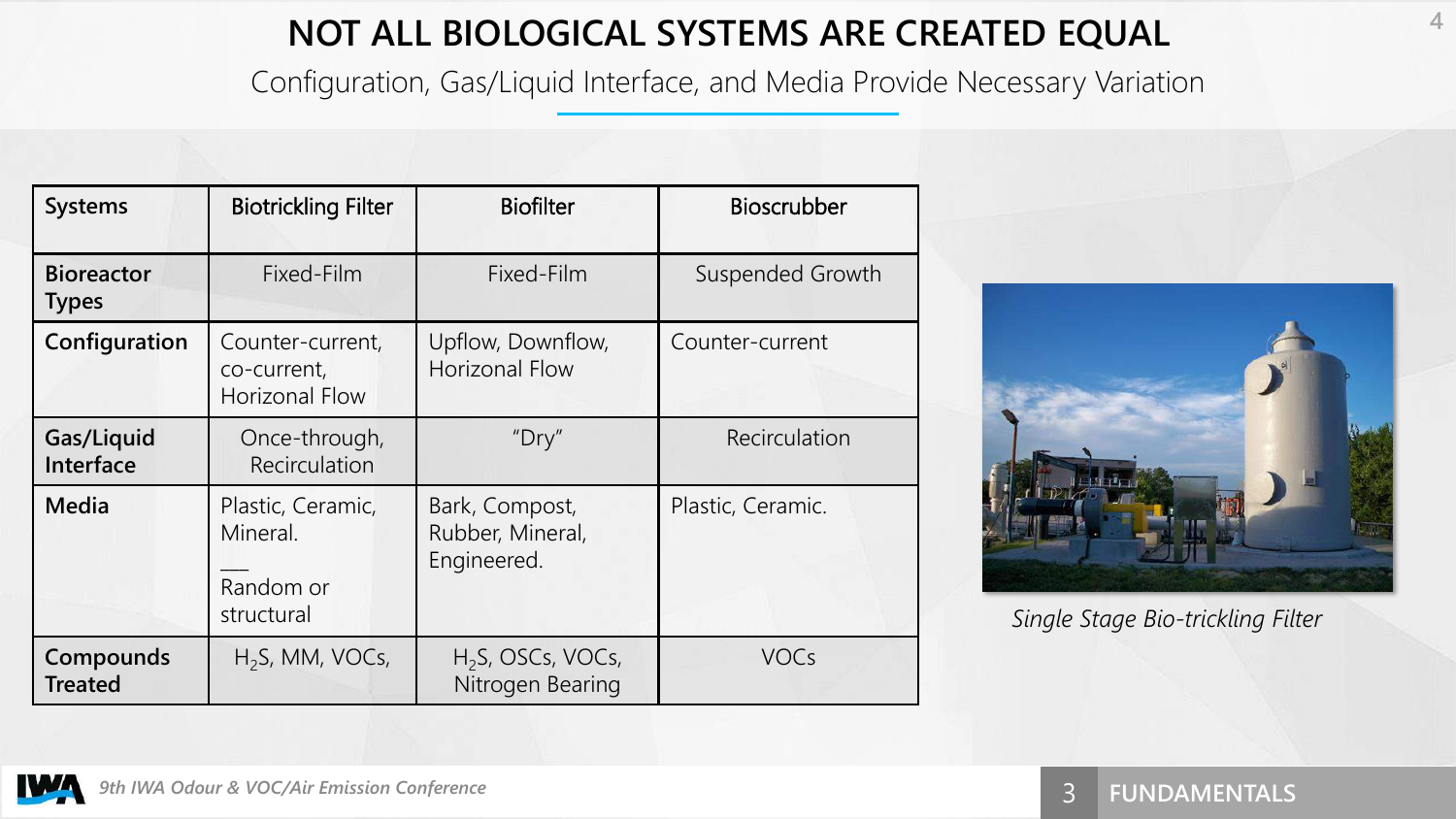### **MANY FACTORS IMPACT THE COMPOSITION AND CONCENTRATION OF GASES EMITTED FROM A WWTP 5**

Turbulence and the Absence of Oxygen are Two Main Contributors

| <b>Classification</b>         | <b>Sources</b>                                                                   | <b>Odour Composition</b>                                                          |
|-------------------------------|----------------------------------------------------------------------------------|-----------------------------------------------------------------------------------|
| Collection System & Headworks | Pump stations; diversion structures<br>Coarse/fine screens; influent<br>channels | Primary: $H_2S$<br>Secondary: OSCs/VOCs                                           |
| Liquid Phase Treatment        | Clarifiers; biological                                                           | Primary: $H_2S$<br>Secondary: OSCs/VOCs                                           |
| Solid Phase Treatment         | Dewatering; digestion; thermal<br>drying composting                              | Primary: OSCs,<br>Nitrogen-bearing compounds<br>Secondary: H <sub>2</sub> S, VOCs |

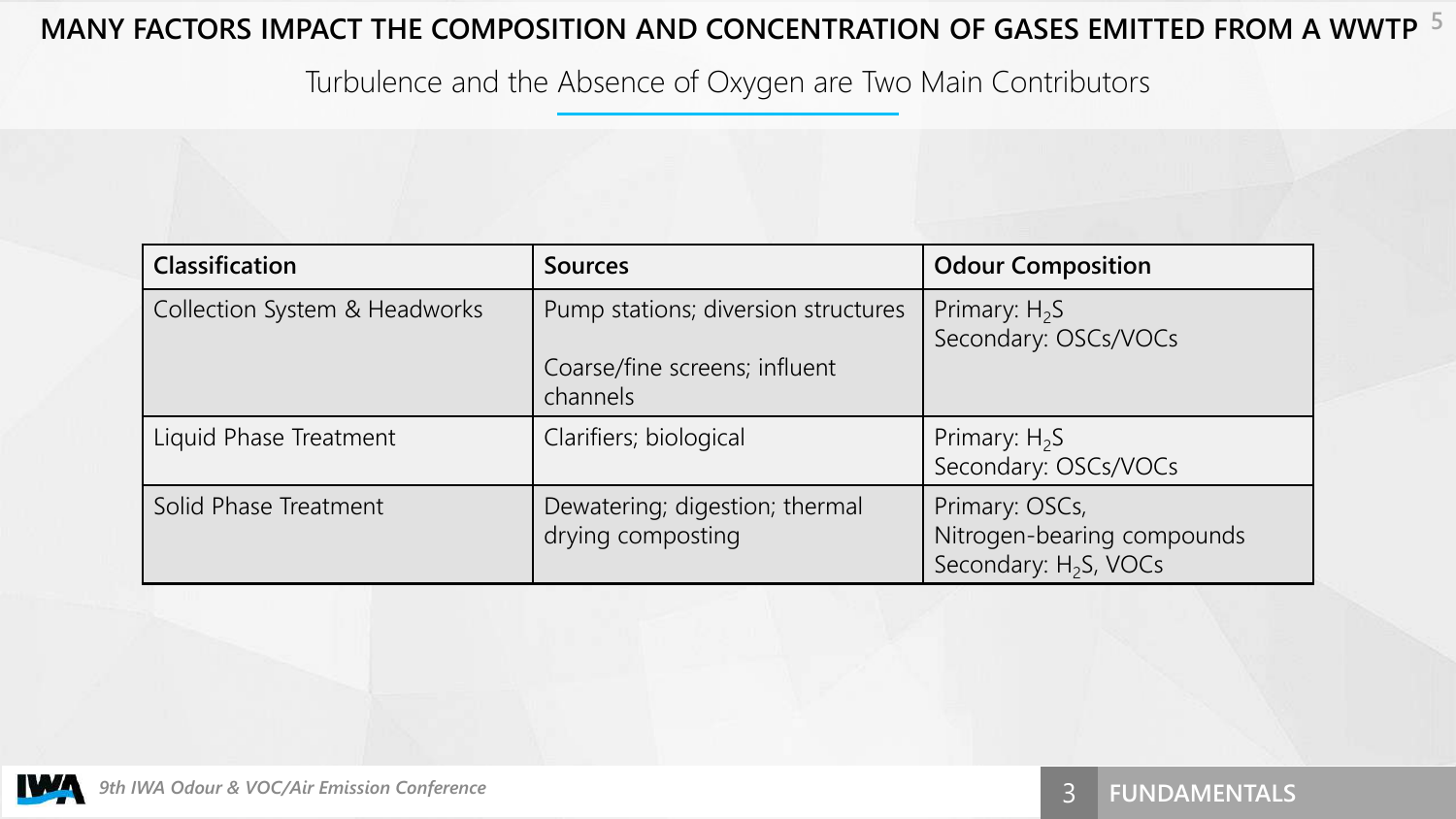### **REMOVAL RATES OF SUPHIDE COMPOUNDS ARE AFFECTED BY METABOLIC PATHWAYS**

OSC Removal Favoured by pH Neutrality and Longer Residence Times

#### Relative removal rates of sulphide compounds by biofiltration

H<sub>2</sub>S bio-oxidation causes accumulation of H<sub>2</sub>SO<sub>4</sub> which inhibits organic sulphur specie removal (especially DMS). OSCs can be removed more efficiently by maintaining a relatively neutral pH.

#### Key design considerations: biological odour control systems





**6**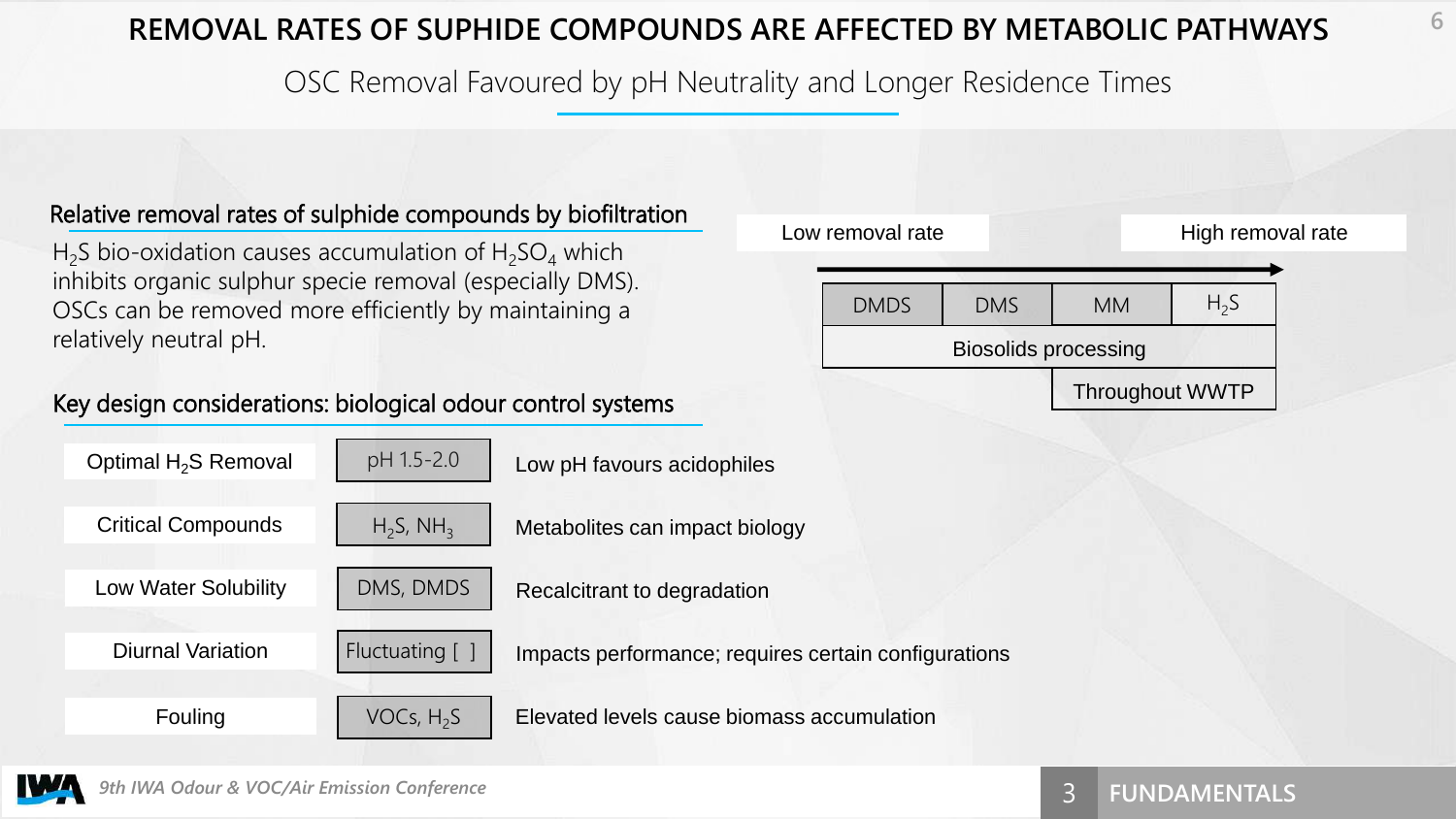### **UNIQUE CHARACTERIZATION DRIVES TECHNOLOGY SELECTION**

Matching Airstream Characterization with Technology is Fundamental but not a Binary Solution

| <b>Application</b>                                        | <b>Typical Foul Air</b>                                                | <b>Optimal Biological Treatment Process</b>                                                                                                                                  |  |  |
|-----------------------------------------------------------|------------------------------------------------------------------------|------------------------------------------------------------------------------------------------------------------------------------------------------------------------------|--|--|
| Collection systems,<br>headworks and primary<br>treatment | 20 - 600 ppm $H_2S$<br>1 ppm OSCs                                      | • $H_2S>100$ ppm: Biotrickling filter only<br>30 <h<sub>2S&lt;100 ppm: Biotrickling filter followed by biofilter<br/>• <math>H_2S &lt; 30</math> ppm: Biofilter only</h<sub> |  |  |
| <b>Biological treatment</b>                               | ppm $H_2S$<br>ppm OSCs                                                 | • Odour levels are often low enough that treatment is not required<br>• If biological treatment is being designed, a biofilter only is recommended                           |  |  |
| Biosolids handling                                        | 5 - 200 ppm $H_2S$<br>5 ppm OSCs                                       | • $H2S>30$ ppm: Biotrickling filter followed by biofilter<br>• $H_2S < 30$ ppm: Biofilter only<br>• Recommended long EBRT                                                    |  |  |
| Biosolids dryer                                           | 5 ppm $H_2S$<br>5 ppm OSCs<br>2 ppm VFAs                               | Biofilter only. Long EBRT required for high OSC and VOC concentrations.                                                                                                      |  |  |
| Septage receiving                                         | 10-200 ppm $H_2S$<br>5 ppm OSCs<br>VOCs (solvents)<br>variable loading | Biotrickling filter followed by long retention time biofilter often required to handle the variations in loading and complex composition                                     |  |  |
| Sludge fermenter                                          | 2 ppm VFAs<br>VOCs (alcohols)                                          | Biofilter only. Downflow recommended for media maintenance                                                                                                                   |  |  |

**WA** 

**7**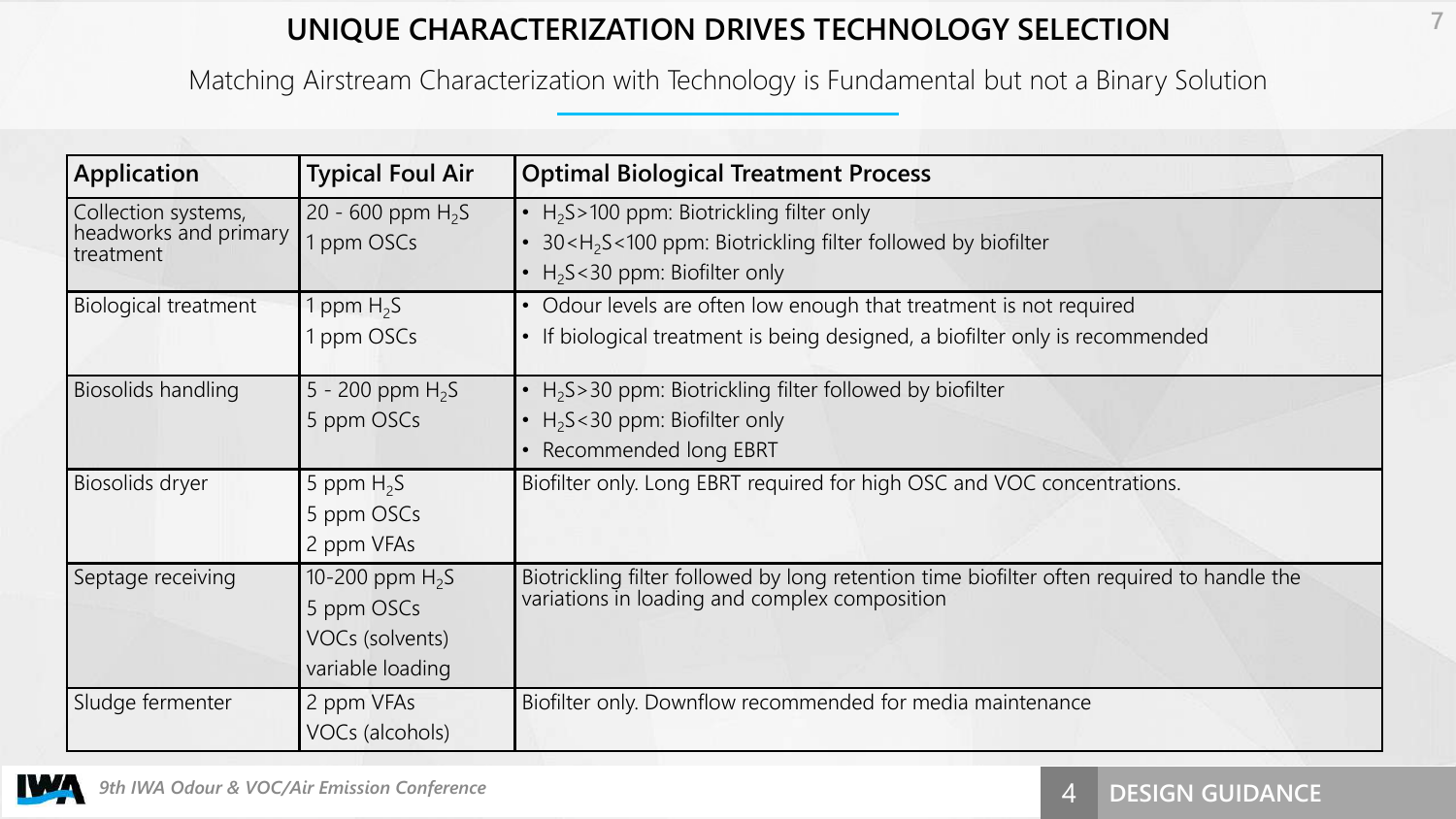# **CASE STUDIES DEMONSTATE THE COMPLEXITY OF TECHNOLOGY SELECTION**

Application, Technology, Budget and Location All Factor into a Robust System Offering

| <b>Facility Name</b>     | A. City of Oviedo<br><b>WWRF</b> |                                              | <b>B. Rocky River Regional</b><br><b>WWTP</b> |        | <b>C. Little Patuxent WRP</b>              |        |
|--------------------------|----------------------------------|----------------------------------------------|-----------------------------------------------|--------|--------------------------------------------|--------|
| <b>Application</b>       | Headworks surge tank             |                                              | Dewatered biosolids<br>bunkers                |        | Belt dryer exhaust for<br>biosolids drying |        |
| <b>Air flowrate</b>      | $8,500 \text{ m}^3/h$            |                                              | 5,100 $\rm m^3/h$                             |        | $12,240 \text{ m}^3/h$                     |        |
| Odour control<br>system  |                                  | Biotrickling filter<br>followed by biofilter | Biotrickling filter                           |        | <b>Biofilter</b>                           |        |
| <b>Testing Date</b>      | July 29, 2015                    |                                              | June 27, 2013                                 |        | February 21, 2021                          |        |
| Performance <sup>1</sup> | Inlet                            | Outlet                                       | <b>Inlet</b>                                  | Outlet | <b>Inlet</b>                               | Outlet |
| Odour $(OU/m^3)$         | >60,000                          | 230                                          | N/A                                           | N/A    | 19,000                                     | 1,900  |
| $H2S$ (ppb)              | 6 9 4 2                          | < 5                                          | 56,650                                        | 120    | < 5                                        | < 5    |
| MM (ppb)                 | 158                              | $<$ 3                                        | 1,299                                         | 323    | $<$ 3                                      | $<$ 3  |
| DMS (ppb)                | 13                               | $<$ 3                                        | 177                                           | 123    | 17                                         | 3.2    |
| DMDS (ppb)               | 4.1                              | $<$ 3                                        | 340                                           | 180    | 115                                        | 8.0    |







*<sup>1</sup>Performance data obtained by sampling with Tedlar bags and a vacuum chamber. Odour analysis performed by St. Croix Sensory Inc. following ASTM E679. Reduced sulphur analysis performed by Mayfly Odor Laboratory by GC-FPD*